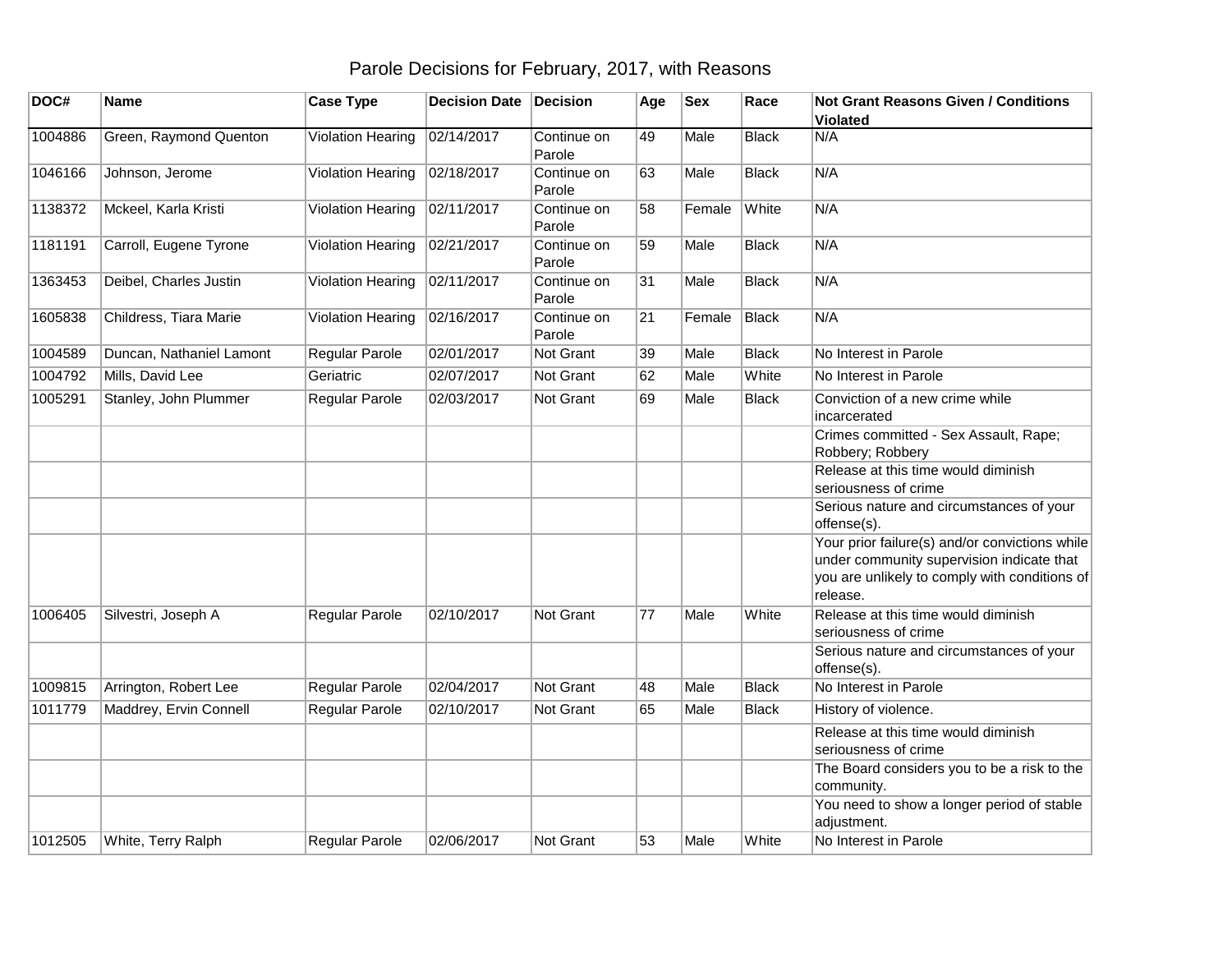| 1021165 | Hakahan, Benyahmin Yliyah | <b>Regular Parole</b> | 02/02/2017 | Not Grant | 46 | Male | <b>Black</b> | Crimes committed - Aggravated Sexual<br>Battery; Malicious Wounding; Malicious<br>Wounding                                                               |
|---------|---------------------------|-----------------------|------------|-----------|----|------|--------------|----------------------------------------------------------------------------------------------------------------------------------------------------------|
|         |                           |                       |            |           |    |      |              | History of violence.                                                                                                                                     |
|         |                           |                       |            |           |    |      |              | Serious nature and circumstances of your<br>offense(s).                                                                                                  |
|         |                           |                       |            |           |    |      |              | The Board considers you to be a risk to the<br>community.                                                                                                |
| 1031317 | Griffey, Carl Lee         | Regular Parole        | 02/14/2017 | Not Grant | 53 | Male | White        | Crimes committed - Homicide-1st Degree;<br>Use Of Firearm In Felony; Use Of A Sawed-<br>Off Shotgun                                                      |
|         |                           |                       |            |           |    |      |              | Release at this time would diminish<br>seriousness of crime                                                                                              |
|         |                           |                       |            |           |    |      |              | Serious nature and circumstances of your<br>offense(s).                                                                                                  |
|         |                           |                       |            |           |    |      |              | You need to show a longer period of stable<br>adjustment.                                                                                                |
| 1032403 | Bennett, Robert Morgan    | Geriatric             | 02/24/2017 | Not Grant | 61 | Male | White        | Crimes committed - Aggravated Sexual<br>Battery; Aggravated Sexual Battery;<br><b>Aggravated Sexual Battery</b>                                          |
|         |                           |                       |            |           |    |      |              | Release at this time would diminish<br>seriousness of crime                                                                                              |
|         |                           |                       |            |           |    |      |              | Serious nature and circumstances of your<br>offense(s).                                                                                                  |
|         |                           |                       |            |           |    |      |              | The Board concludes that you should serve<br>more of your sentence prior to release on<br>parole.                                                        |
|         |                           |                       |            |           |    |      |              | The Board considers you to be a risk to the<br>community.                                                                                                |
| 1037778 | Walker, Robert Glenn      | Regular Parole        | 02/11/2017 | Not Grant | 50 | Male | <b>Black</b> | Crimes committed - Forcible Sodomy;<br>Forcible Sodomy; Parole Violation                                                                                 |
|         |                           |                       |            |           |    |      |              | Extensive criminal record                                                                                                                                |
|         |                           |                       |            |           |    |      |              | Release at this time would diminish<br>seriousness of crime                                                                                              |
|         |                           |                       |            |           |    |      |              | The Board considers you to be a risk to the<br>community.                                                                                                |
|         |                           |                       |            |           |    |      |              | Your prior failure(s) and/or convictions while<br>under community supervision indicate that<br>you are unlikely to comply with conditions of<br>release. |
| 1039145 | Christian, Marvin J       | Regular Parole        | 02/16/2017 | Not Grant | 56 | Male | <b>Black</b> | Crimes committed - Robbery; Robbery -<br>Attempted; Malicious Wounding                                                                                   |
|         |                           |                       |            |           |    |      |              | History of violence.                                                                                                                                     |
|         |                           |                       |            |           |    |      |              | Release at this time would diminish<br>seriousness of crime                                                                                              |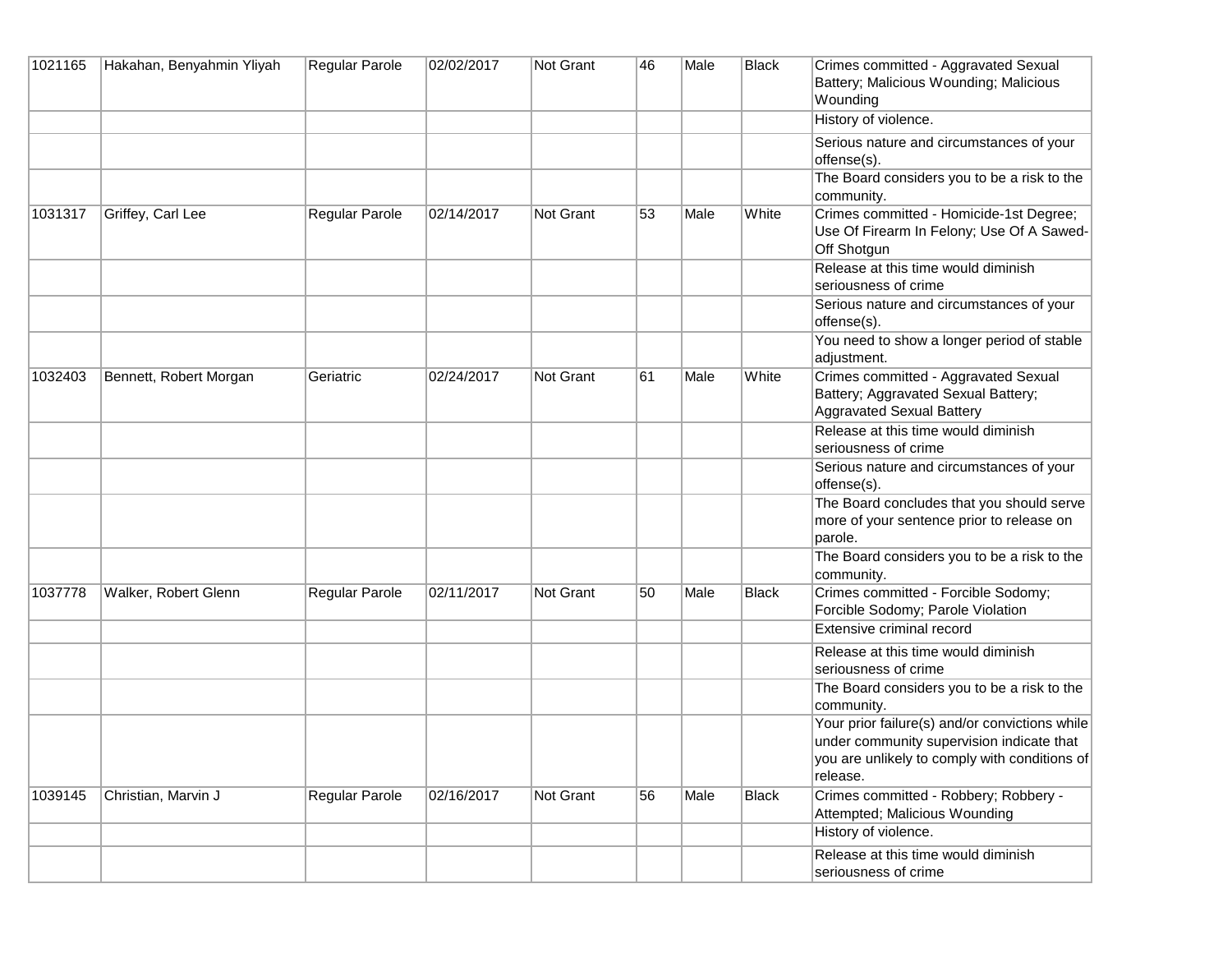|         |                        |                |            |                  |    |      |              | Serious nature and circumstances of your<br>offense(s).                                           |
|---------|------------------------|----------------|------------|------------------|----|------|--------------|---------------------------------------------------------------------------------------------------|
|         |                        |                |            |                  |    |      |              | The Board concludes that you should serve                                                         |
|         |                        |                |            |                  |    |      |              | more of your sentence prior to release on<br>parole.                                              |
| 1041027 | Thinnes, Norbert Karl  | Geriatric      | 02/02/2017 | <b>Not Grant</b> | 69 | Male | White        | Crimes committed - Kidnap/Abduct;                                                                 |
|         |                        |                |            |                  |    |      |              | Malicious Wounding; Breaking And<br>Entering                                                      |
|         |                        |                |            |                  |    |      |              | Release at this time would diminish<br>seriousness of crime                                       |
|         |                        |                |            |                  |    |      |              | Serious nature and circumstances of your<br>offense(s).                                           |
| 1042521 | Sekou, Kala Attiim     | Regular Parole | 02/04/2017 | Not Grant        | 46 | Male | <b>Black</b> | No Interest in Parole                                                                             |
| 1049702 | Olbera, Juan Pablo     | Regular Parole | 02/09/2017 | Not Grant        | 50 | Male | White        | Extensive criminal record                                                                         |
|         |                        |                |            |                  |    |      |              | The Board concludes that you should serve<br>more of your sentence prior to release on<br>parole. |
|         |                        |                |            |                  |    |      |              | The Board considers you to be a risk to the<br>community.                                         |
|         |                        |                |            |                  |    |      |              | Your record of institutional infractions<br>indicates a disregard for rules and that you          |
|         |                        |                |            |                  |    |      |              | are not ready to conform to society.                                                              |
| 1059019 | Hinojosa, Gerardo      | Regular Parole | 02/08/2017 | Not Grant        | 59 | Male | White        | Crimes committed - Homicide-Capital                                                               |
|         |                        |                |            |                  |    |      |              | Release at this time would diminish<br>seriousness of crime                                       |
|         |                        |                |            |                  |    |      |              | Serious nature and circumstances of your<br>offense(s).                                           |
|         |                        |                |            |                  |    |      |              | The Board concludes that you should serve<br>more of your sentence prior to release on<br>parole. |
| 1060397 | Albright, Robert Lewis | Regular Parole | 02/10/2017 | Not Grant        | 54 | Male | White        | Crimes committed - Homicide-Capital;<br>Kidnap/Abduct; Robbery                                    |
|         |                        |                |            |                  |    |      |              | Release at this time would diminish<br>seriousness of crime                                       |
|         |                        |                |            |                  |    |      |              | Serious nature and circumstances of your<br>offense(s).                                           |
|         |                        |                |            |                  |    |      |              | The Board considers you to be a risk to the<br>community.                                         |
| 1066046 | Lane, James Lee        | Regular Parole | 02/10/2017 | Not Grant        | 54 | Male | White        | History of violence.                                                                              |
|         |                        |                |            |                  |    |      |              | Release at this time would diminish<br>seriousness of crime                                       |
|         |                        |                |            |                  |    |      |              | Serious nature and circumstances of your<br>offense(s).                                           |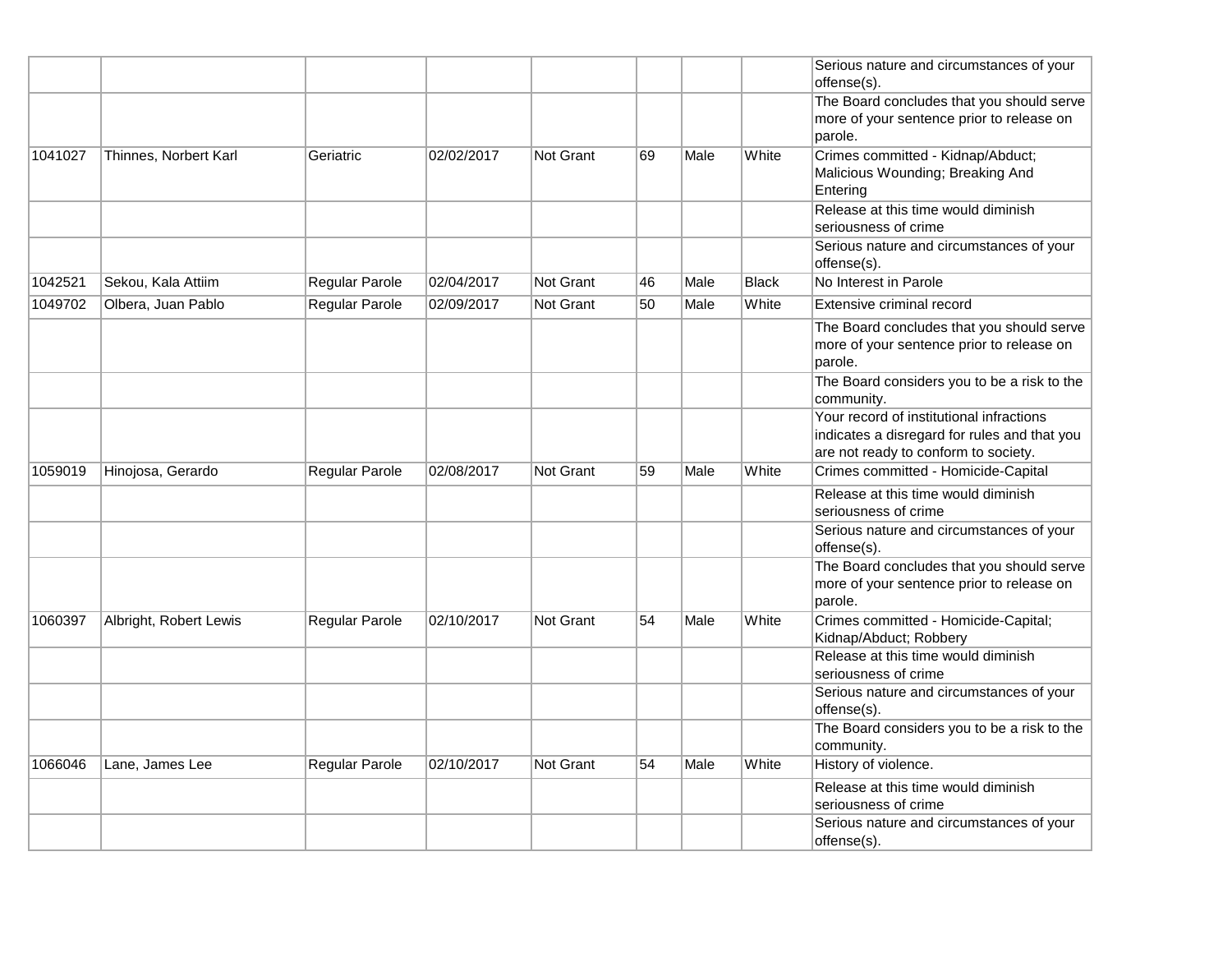|         |                             |                       |            |                  |    |      |              | The Board concludes that you should serve<br>more of your sentence prior to release on                                                                         |
|---------|-----------------------------|-----------------------|------------|------------------|----|------|--------------|----------------------------------------------------------------------------------------------------------------------------------------------------------------|
|         |                             |                       |            |                  |    |      |              | parole.                                                                                                                                                        |
| 1067786 | BenYisrael, YeneGeta Rahiym | Regular Parole        | 02/03/2017 | Not Grant        | 46 | Male | <b>Black</b> | Crimes committed - Homicide-Capital;                                                                                                                           |
|         |                             |                       |            |                  |    |      |              | Kidnap/Abduct; Sex Assault, Rape                                                                                                                               |
|         |                             |                       |            |                  |    |      |              | Release at this time would diminish                                                                                                                            |
|         |                             |                       |            |                  |    |      |              | seriousness of crime                                                                                                                                           |
|         |                             |                       |            |                  |    |      |              | Serious nature and circumstances of your<br>offense(s).                                                                                                        |
|         |                             |                       |            |                  |    |      |              | The Board concludes that you should serve                                                                                                                      |
|         |                             |                       |            |                  |    |      |              | more of your sentence prior to release on<br>parole.                                                                                                           |
|         |                             |                       |            |                  |    |      |              | The Board considers you to be a risk to the<br>community.                                                                                                      |
| 1070208 | Beverley, Donnie Don        | Geriatric             | 02/21/2017 | Not Grant        | 68 | Male | White        | History of violence.                                                                                                                                           |
|         |                             |                       |            |                  |    |      |              | Release at this time would diminish<br>seriousness of crime                                                                                                    |
|         |                             |                       |            |                  |    |      |              | Serious nature and circumstances of your<br>offense(s).                                                                                                        |
|         |                             |                       |            |                  |    |      |              | The Board considers you to be a risk to the<br>community.                                                                                                      |
| 1070794 | Harris, Odalis              | Geriatric             | 02/11/2017 | Not Grant        | 60 | Male | <b>Black</b> | Extensive criminal record                                                                                                                                      |
|         |                             |                       |            |                  |    |      |              | Poor institutional adjustment (for example,<br>motivation/attitude, unfavorable reports,<br>lack of program involvement, etc.)                                 |
|         |                             |                       |            |                  |    |      |              | You need further participation in<br>institutional work and/or educational<br>programs to indicate your positive<br>progression towards re-entry into society. |
|         |                             |                       |            |                  |    |      |              | You need to show a longer period of stable<br>adjustment.                                                                                                      |
|         |                             |                       |            |                  |    |      |              | Your record of institutional infractions<br>indicates a disregard for rules and that you<br>are not ready to conform to society.                               |
| 1075085 | Davis, Otis Hunt            | Regular Parole        | 02/01/2017 | <b>Not Grant</b> | 79 | Male | <b>Black</b> | No Interest in Parole                                                                                                                                          |
| 1080221 | Gallahan, Solomon Lee       | <b>Regular Parole</b> | 02/15/2017 | Not Grant        | 61 | Male | White        | Crimes committed - Kidnap/Abduct;<br>Penetrate W/Inanimate Object; Forcible<br>Sodomy                                                                          |
|         |                             |                       |            |                  |    |      |              | Extensive criminal record                                                                                                                                      |
|         |                             |                       |            |                  |    |      |              | Release at this time would diminish<br>seriousness of crime                                                                                                    |
|         |                             |                       |            |                  |    |      |              | Serious nature and circumstances of your<br>offense(s).                                                                                                        |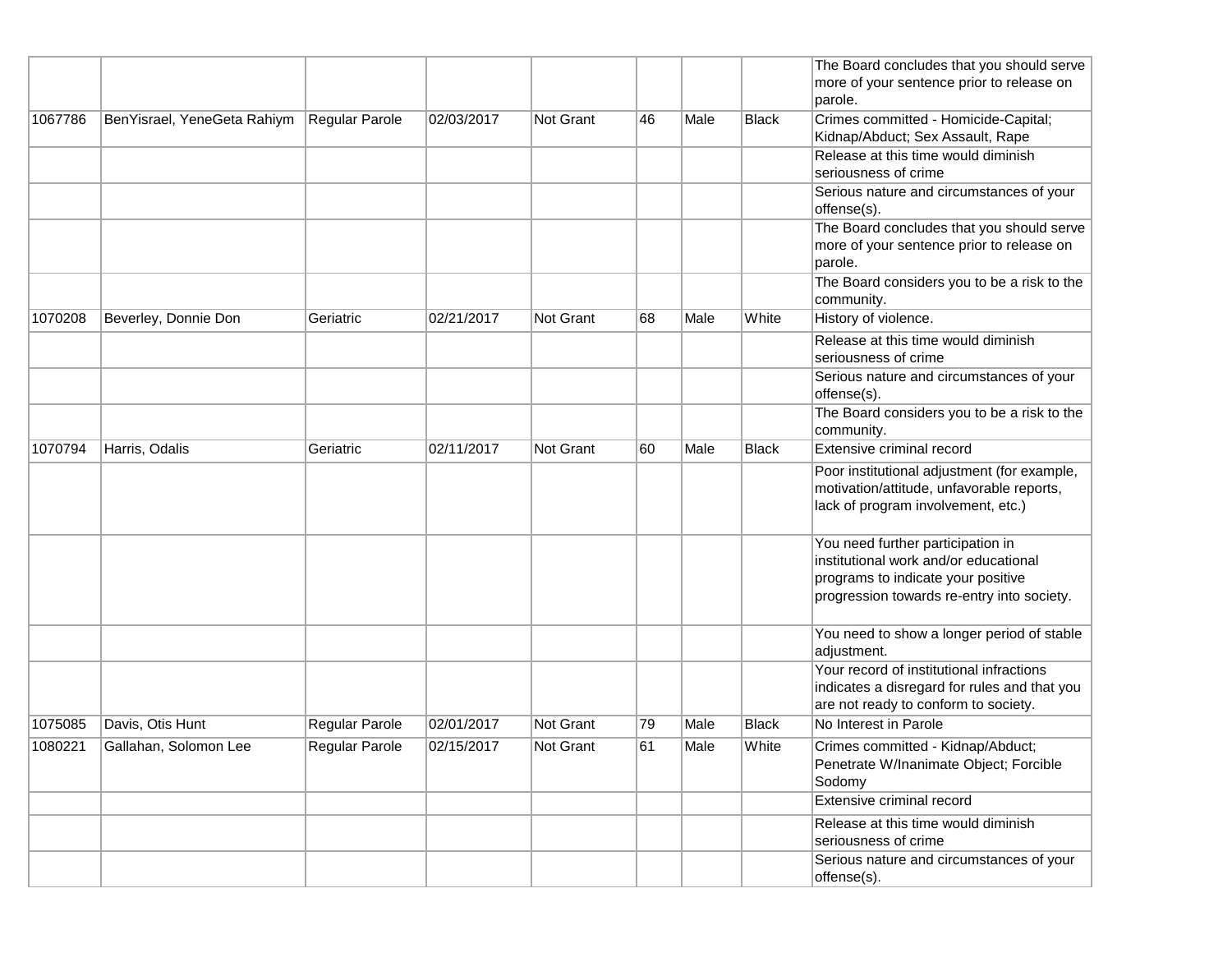|         |                         |                       |            |                  |    |      |              | The Board considers you to be a risk to the<br>community.                                                                                    |
|---------|-------------------------|-----------------------|------------|------------------|----|------|--------------|----------------------------------------------------------------------------------------------------------------------------------------------|
|         |                         |                       |            |                  |    |      |              | You need to show a longer period of stable<br>adjustment.                                                                                    |
|         |                         |                       |            |                  |    |      |              | Your prior failure(s) and/or convictions while<br>under community supervision indicate that<br>you are unlikely to comply with conditions of |
| 1080685 | Caudell, Robert Clayton | Regular Parole        | 02/10/2017 | Not Grant        | 61 | Male | White        | release.<br>History of violence.                                                                                                             |
|         |                         |                       |            |                  |    |      |              | Release at this time would diminish<br>seriousness of crime                                                                                  |
|         |                         |                       |            |                  |    |      |              | Serious nature and circumstances of your<br>offense(s).                                                                                      |
| 1088180 | Holley, Albert          | <b>Regular Parole</b> | 02/01/2017 | Not Grant        | 64 | Male | <b>Black</b> | No Interest in Parole                                                                                                                        |
| 1093247 | Vanfleet, John Henry    | <b>Regular Parole</b> | 02/10/2017 | Not Grant        | 43 | Male | White        | Crimes committed - Homicide-1st Degree;<br>Homicide-Attempted; Malicious Wounding                                                            |
|         |                         |                       |            |                  |    |      |              | History of violence.                                                                                                                         |
|         |                         |                       |            |                  |    |      |              | Release at this time would diminish<br>seriousness of crime                                                                                  |
|         |                         |                       |            |                  |    |      |              | Serious nature and circumstances of your<br>offense(s).                                                                                      |
| 1093884 | Berg, Norman George     | Regular Parole        | 02/10/2017 | <b>Not Grant</b> | 79 | Male | White        | Crimes committed - Sex Assault, Rape; Sex<br>Assault, Rape; Robbery                                                                          |
|         |                         |                       |            |                  |    |      |              | Extensive criminal record                                                                                                                    |
|         |                         |                       |            |                  |    |      |              | History of violence.                                                                                                                         |
|         |                         |                       |            |                  |    |      |              | Serious nature and circumstances of your<br>offense(s).                                                                                      |
| 1097505 | Bottoms, Eugene         | Geriatric             | 02/08/2017 | Not Grant        | 72 | Male | White        | No Interest in Parole                                                                                                                        |
| 1101436 | Hardin, James Lee Jr.   | Regular Parole        | 02/08/2017 | <b>Not Grant</b> | 45 | Male | <b>Black</b> | Crimes committed - Homicide-1st Degree;<br>Use Of Firearm In Felony; Possess Firearm-<br>Felon                                               |
|         |                         |                       |            |                  |    |      |              | Release at this time would diminish<br>seriousness of crime                                                                                  |
|         |                         |                       |            |                  |    |      |              | Serious nature and circumstances of your<br>offense(s).                                                                                      |
|         |                         |                       |            |                  |    |      |              | The Board considers you to be a risk to the<br>community.                                                                                    |
|         |                         |                       |            |                  |    |      |              | You need to show a longer period of stable<br>adjustment.                                                                                    |
| 1102813 | Mcfalls, Ralph Edward   | Regular Parole        | 02/09/2017 | Not Grant        | 47 | Male | White        | Crimes committed - Arson; Arson; Arson                                                                                                       |
|         |                         |                       |            |                  |    |      |              | Extensive criminal record                                                                                                                    |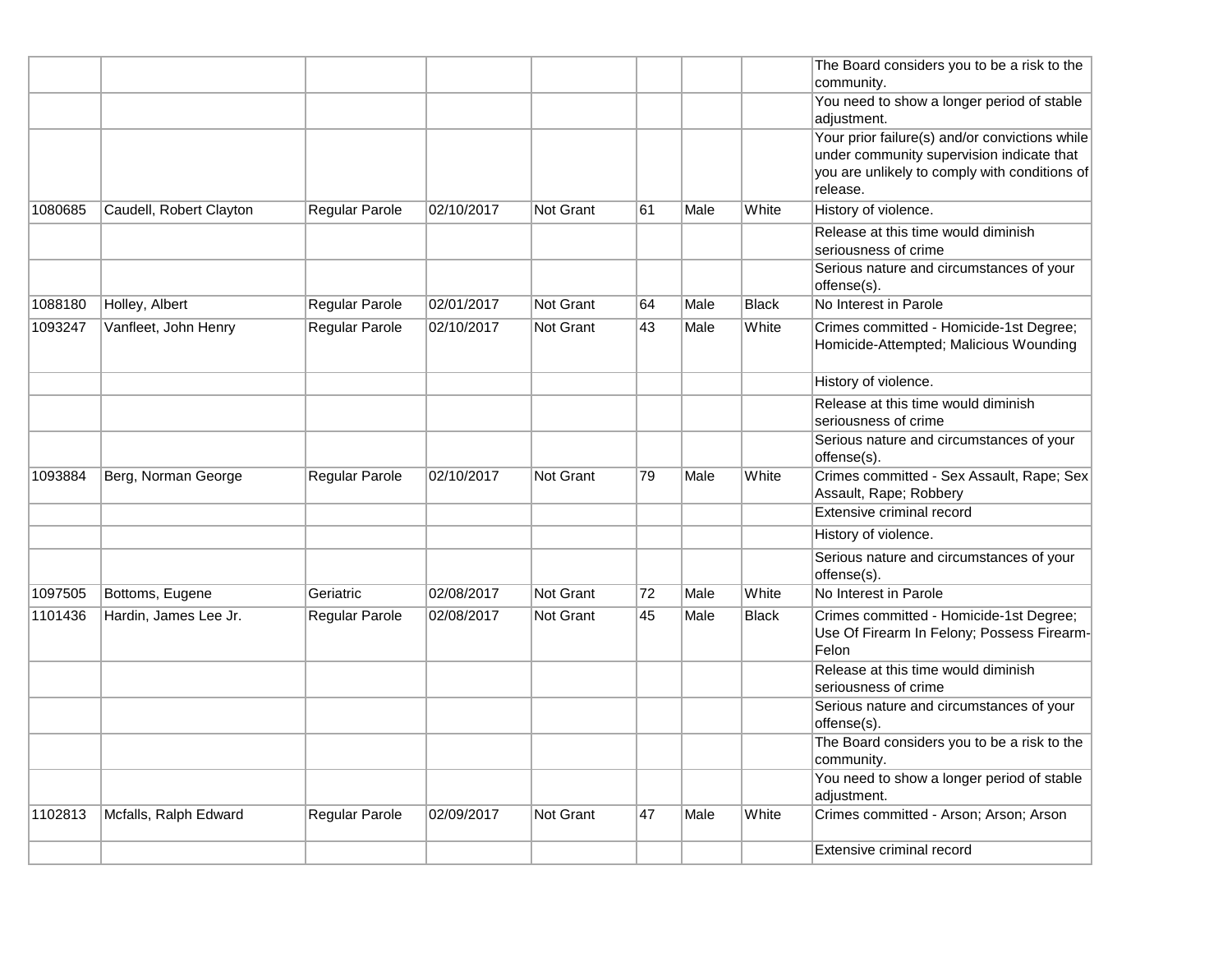|         |                        |                |            |           |    |      |              | You need to show a longer period of stable<br>adjustment.                                                                                                |
|---------|------------------------|----------------|------------|-----------|----|------|--------------|----------------------------------------------------------------------------------------------------------------------------------------------------------|
|         |                        |                |            |           |    |      |              | Your prior failure(s) and/or convictions while<br>under community supervision indicate that<br>you are unlikely to comply with conditions of             |
|         |                        |                |            |           |    |      |              | release.                                                                                                                                                 |
| 1120275 | White, Marcus Aurelius | Regular Parole | 02/02/2017 | Not Grant | 42 | Male | <b>Black</b> | Extensive criminal record                                                                                                                                |
|         |                        |                |            |           |    |      |              | You need to show a longer period of stable<br>adjustment.                                                                                                |
|         |                        |                |            |           |    |      |              | Your prior failure(s) and/or convictions while<br>under community supervision indicate that<br>you are unlikely to comply with conditions of<br>release. |
| 1123258 | Kolb, Douglas Jay      | Regular Parole | 02/21/2017 | Not Grant | 64 | Male | White        | Crimes committed - Homicide-1st Degree;<br>Robbery; Drugs: Sell/Provide For Resale<br>Sch I Or Ii                                                        |
|         |                        |                |            |           |    |      |              | Extensive criminal record                                                                                                                                |
|         |                        |                |            |           |    |      |              | Release at this time would diminish<br>seriousness of crime                                                                                              |
|         |                        |                |            |           |    |      |              | Serious nature and circumstances of your<br>offense(s).                                                                                                  |
|         |                        |                |            |           |    |      |              | You need to show a longer period of stable<br>adjustment.                                                                                                |
|         |                        |                |            |           |    |      |              | Your prior failure(s) and/or convictions while<br>under community supervision indicate that<br>you are unlikely to comply with conditions of<br>release. |
| 1123593 | Davis, Sammy Jr.       | Regular Parole | 02/14/2017 | Not Grant | 62 | Male | <b>Black</b> | Crimes committed - Abduct-No Ransom Or<br>Assit; Sex Assault, Rape                                                                                       |
|         |                        |                |            |           |    |      |              | Release at this time would diminish<br>seriousness of crime                                                                                              |
|         |                        |                |            |           |    |      |              | Serious nature and circumstances of your<br>offense(s).                                                                                                  |
|         |                        |                |            |           |    |      |              | The Board considers you to be a risk to the<br>community.                                                                                                |
| 1132609 | Derricott, Marvin Todd | Regular Parole | 02/11/2017 | Not Grant | 52 | Male | <b>Black</b> | Extensive criminal record                                                                                                                                |
|         |                        |                |            |           |    |      |              | Release at this time would diminish<br>seriousness of crime                                                                                              |
|         |                        |                |            |           |    |      |              | Serious nature and circumstances of your<br>offense(s).                                                                                                  |
|         |                        |                |            |           |    |      |              | The Board considers you to be a risk to the<br>community.                                                                                                |
|         |                        |                |            |           |    |      |              | You need to show a longer period of stable<br>adjustment.                                                                                                |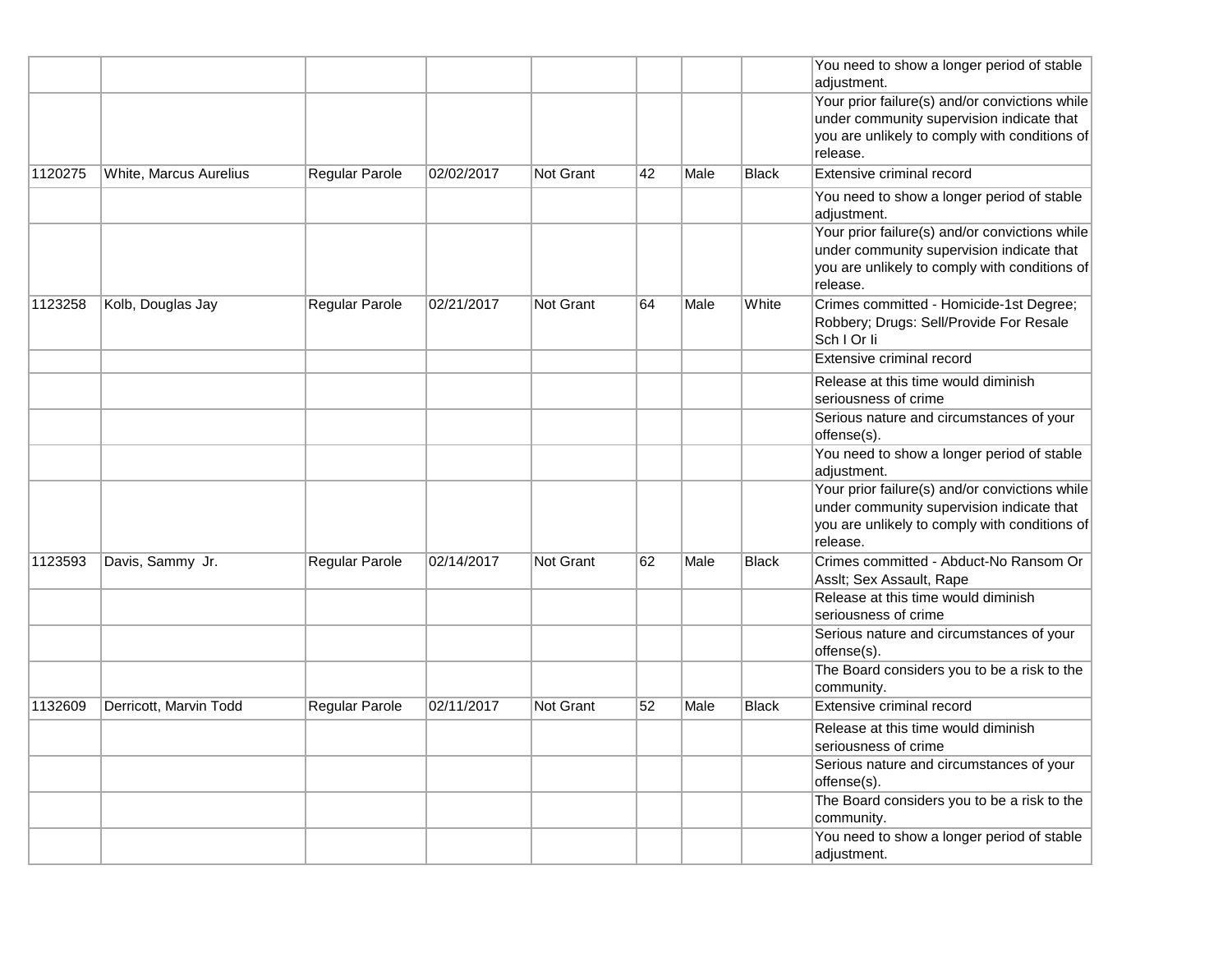| 1137564 | Wilson, Charles Edward    | Regular Parole        | 02/03/2017 | Not Grant | 71 | Male | <b>Black</b> | Crimes committed - Homicide/Murder; Sex<br>Assault, Rape                                                                                                       |
|---------|---------------------------|-----------------------|------------|-----------|----|------|--------------|----------------------------------------------------------------------------------------------------------------------------------------------------------------|
|         |                           |                       |            |           |    |      |              | Extensive criminal record                                                                                                                                      |
|         |                           |                       |            |           |    |      |              | Release at this time would diminish<br>seriousness of crime                                                                                                    |
|         |                           |                       |            |           |    |      |              | Serious nature and circumstances of your<br>offense(s).                                                                                                        |
|         |                           |                       |            |           |    |      |              | The Board considers you to be a risk to the<br>community.                                                                                                      |
|         |                           |                       |            |           |    |      |              | Your prior failure(s) and/or convictions while<br>under community supervision indicate that<br>you are unlikely to comply with conditions of<br>release.       |
| 1140293 | Brown, James Everette Jr. | Regular Parole        | 02/05/2017 | Not Grant | 50 | Male | White        | No Interest in Parole                                                                                                                                          |
| 1145104 | Holmes, Jerome            | <b>Regular Parole</b> | 02/06/2017 | Not Grant | 51 | Male | <b>Black</b> | No Interest in Parole                                                                                                                                          |
| 1147541 | Asbury, Milton Ray        | Regular Parole        | 02/21/2017 | Not Grant | 47 | Male | White        | Crimes committed - Assault:<br>(Misdemeanor); Unlawful Wound/Bodily<br>Injury; Breaking And Entering                                                           |
|         |                           |                       |            |           |    |      |              | Extensive criminal record                                                                                                                                      |
|         |                           |                       |            |           |    |      |              | Release at this time would diminish<br>seriousness of crime                                                                                                    |
|         |                           |                       |            |           |    |      |              | Serious nature and circumstances of your<br>offense(s).                                                                                                        |
|         |                           |                       |            |           |    |      |              | The Board concludes that you should serve<br>more of your sentence prior to release on<br>parole.                                                              |
|         |                           |                       |            |           |    |      |              | You need further participation in<br>institutional work and/or educational<br>programs to indicate your positive<br>progression towards re-entry into society. |
| 1152100 | Walling, Jessie Ronald    | Geriatric             | 02/21/2017 | Not Grant | 70 | Male | White        | Crimes committed - Homicide-Capital; Sex<br>Assault, Rape                                                                                                      |
|         |                           |                       |            |           |    |      |              | Release at this time would diminish<br>seriousness of crime                                                                                                    |
|         |                           |                       |            |           |    |      |              | Serious nature and circumstances of your<br>offense(s).                                                                                                        |
| 1158022 | Miller, Derrick Edward    | Regular Parole        | 02/24/2017 | Not Grant | 51 | Male | White        | Crimes committed - Unlawful Wounding;<br>Assault & Battery - Family Member;<br>Burglary: Enter House To Commit<br>Larceny/A&B/Etc                              |
|         |                           |                       |            |           |    |      |              | Extensive criminal record                                                                                                                                      |
|         |                           |                       |            |           |    |      |              | Release at this time would diminish<br>seriousness of crime                                                                                                    |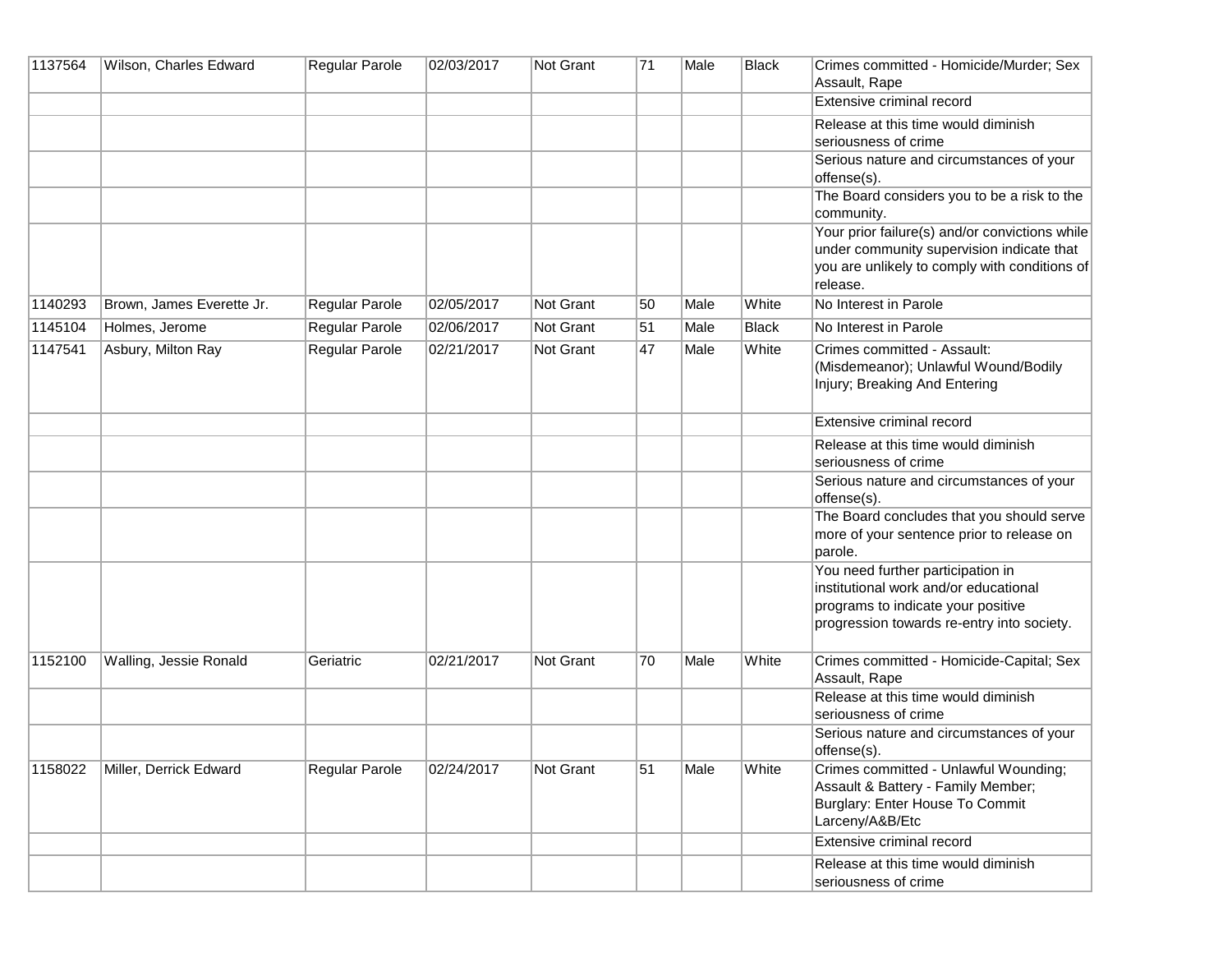|         |                    |                       |            |                  |    |      |              | Serious nature and circumstances of your<br>offense(s).                                           |
|---------|--------------------|-----------------------|------------|------------------|----|------|--------------|---------------------------------------------------------------------------------------------------|
|         |                    |                       |            |                  |    |      |              | The Board concludes that you should serve<br>more of your sentence prior to release on<br>parole. |
| 1158888 | Bagby, Richard Lee | Regular Parole        | 02/10/2017 | <b>Not Grant</b> | 60 | Male | <b>Black</b> | Extensive criminal record                                                                         |
|         |                    |                       |            |                  |    |      |              | History of violence.                                                                              |
|         |                    |                       |            |                  |    |      |              | You need to show a longer period of stable<br>adjustment.                                         |
| 1164672 | Pender, Shantel D  | <b>Regular Parole</b> | 02/20/2017 | <b>Not Grant</b> | 43 | Male | <b>Black</b> | Crimes committed - Homicide-1st Degree                                                            |
|         |                    |                       |            |                  |    |      |              | Release at this time would diminish<br>seriousness of crime                                       |
|         |                    |                       |            |                  |    |      |              | Serious nature and circumstances of your<br>offense(s).                                           |
|         |                    |                       |            |                  |    |      |              | The Board concludes that you should serve<br>more of your sentence prior to release on<br>parole. |
| 1165160 | Barnes, Bernard    | Regular Parole        | 02/11/2017 | <b>Not Grant</b> | 53 | Male | <b>Black</b> | Crimes committed - Abduct-No Ransom Or<br>Asslt; Sex Assault, Rape; Sex Assault,<br>Rape          |
|         |                    |                       |            |                  |    |      |              | Extensive criminal record                                                                         |
|         |                    |                       |            |                  |    |      |              | Serious nature and circumstances of your<br>offense(s).                                           |
|         |                    |                       |            |                  |    |      |              | The Board considers you to be a risk to the<br>community.                                         |
| 1172388 | Barber, Ovell Thad | Regular Parole        | 02/08/2017 | Not Grant        | 49 | Male | <b>Black</b> | Crimes committed - Homicide/Murder;<br>Robbery; Damage Property                                   |
|         |                    |                       |            |                  |    |      |              | Release at this time would diminish<br>seriousness of crime                                       |
|         |                    |                       |            |                  |    |      |              | Serious nature and circumstances of your<br>offense(s).                                           |
|         |                    |                       |            |                  |    |      |              | The Board concludes that you should serve<br>more of your sentence prior to release on<br>parole. |
|         |                    |                       |            |                  |    |      |              | You need to show a longer period of stable<br>adjustment.                                         |
| 1172733 | Cameron, Alexander | Regular Parole        | 02/24/2017 | Not Grant        | 53 | Male | <b>Black</b> | Crimes committed - Kidnap/Abduct; Sex<br>Assault, Rape; Robbery                                   |
|         |                    |                       |            |                  |    |      |              | Extensive criminal record                                                                         |
|         |                    |                       |            |                  |    |      |              | Release at this time would diminish<br>seriousness of crime                                       |
|         |                    |                       |            |                  |    |      |              | Serious nature and circumstances of your<br>offense(s).                                           |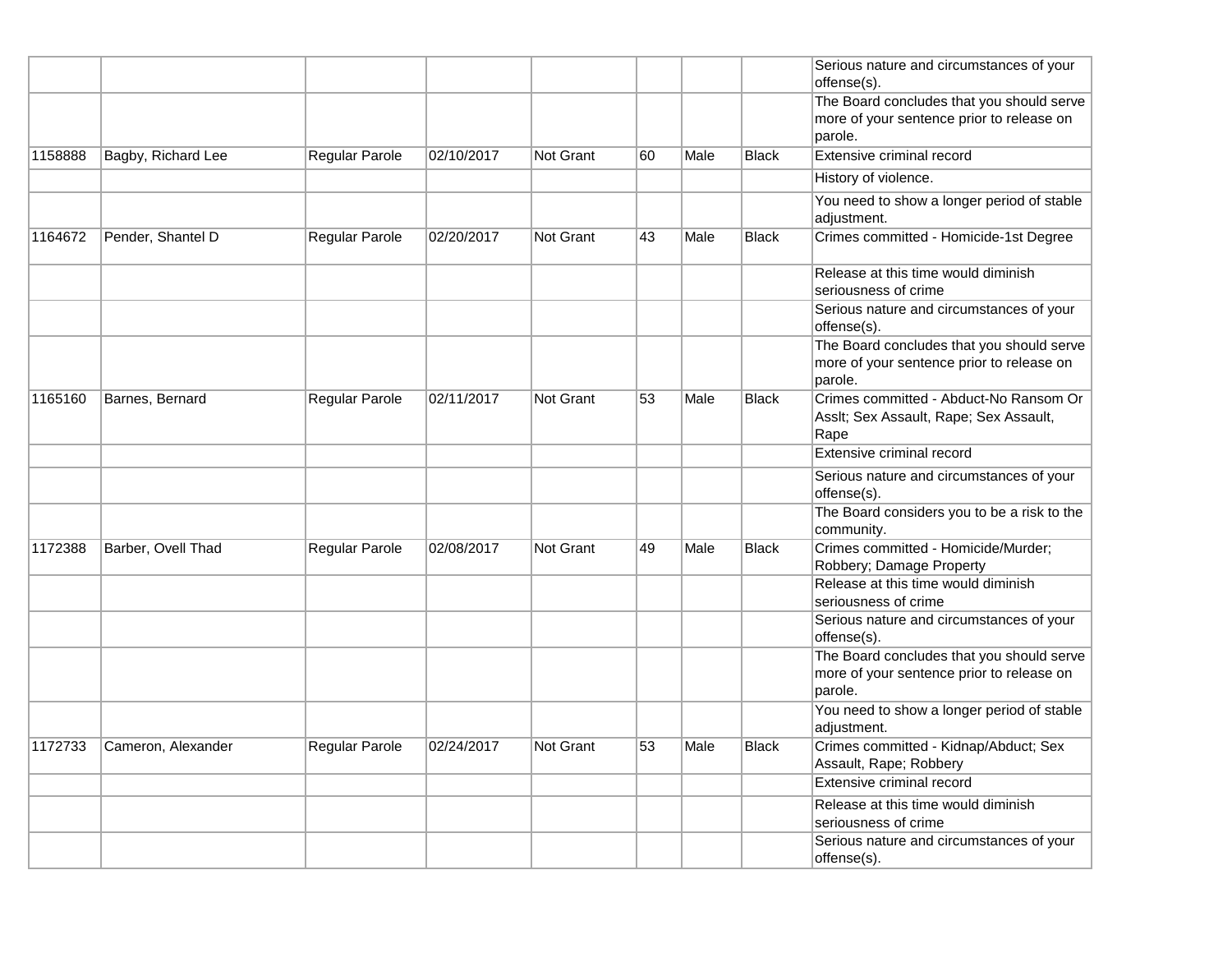|         |                           |                |            |                  |     |      |              | The Board considers you to be a risk to the<br>community.                                                                                                      |
|---------|---------------------------|----------------|------------|------------------|-----|------|--------------|----------------------------------------------------------------------------------------------------------------------------------------------------------------|
| 1173765 | Gilmore, Fedrico Marcellu | Regular Parole | 02/22/2017 | <b>Not Grant</b> | 45  | Male | <b>Black</b> | Crimes committed - Homicide-2Nd-Degree;<br>Statutory Burglary; Statutory Burglary                                                                              |
|         |                           |                |            |                  |     |      |              | Release at this time would diminish                                                                                                                            |
|         |                           |                |            |                  |     |      |              | seriousness of crime<br>Serious nature and circumstances of your<br>offense(s).                                                                                |
|         |                           |                |            |                  |     |      |              | You need further participation in<br>institutional work and/or educational<br>programs to indicate your positive<br>progression towards re-entry into society. |
|         |                           |                |            |                  |     |      |              | You need to show a longer period of stable<br>adjustment.                                                                                                      |
| 1175883 | Hall, Robert Frank        | Geriatric      | 02/11/2017 | <b>Not Grant</b> | ∣61 | Male | White        | Release at this time would diminish<br>seriousness of crime                                                                                                    |
|         |                           |                |            |                  |     |      |              | Serious nature and circumstances of your<br>offense(s).                                                                                                        |
|         |                           |                |            |                  |     |      |              | The Board considers you to be a risk to the<br>community.                                                                                                      |
|         |                           |                |            |                  |     |      |              | You need to show a longer period of stable<br>adjustment.                                                                                                      |
| 1177889 | Price, Guy Jackson        | Regular Parole | 02/03/2017 | Not Grant        | 48  | Male | White        | Crimes committed - Homicide-1st Degree;<br>Firing Into Occupied Vehicle; Use Of<br>Firearm In Felony                                                           |
|         |                           |                |            |                  |     |      |              | Release at this time would diminish<br>seriousness of crime                                                                                                    |
|         |                           |                |            |                  |     |      |              | Serious nature and circumstances of your<br>offense(s).                                                                                                        |
|         |                           |                |            |                  |     |      |              | The Board concludes that you should serve<br>more of your sentence prior to release on<br>parole.                                                              |
| 1181729 | Thorpe, William Lavelle   | Regular Parole | 02/14/2017 | Not Grant        | 49  | Male | <b>Black</b> | Crimes committed - Forcible Sodomy;<br>Forcible Sodomy; Burglary                                                                                               |
|         |                           |                |            |                  |     |      |              | Release at this time would diminish<br>seriousness of crime                                                                                                    |
|         |                           |                |            |                  |     |      |              | Serious nature and circumstances of your<br>offense(s).                                                                                                        |
|         |                           |                |            |                  |     |      |              | The Board considers you to be a risk to the<br>community.                                                                                                      |
|         |                           |                |            |                  |     |      |              | You need to show a longer period of stable<br>adjustment.                                                                                                      |
| 1189662 | Harris, Charles Vincent   | Regular Parole | 02/07/2017 | Not Grant        | 72  | Male | <b>Black</b> | Crimes committed - Rape: Intercourse W/<br>Victim <13 Yrs                                                                                                      |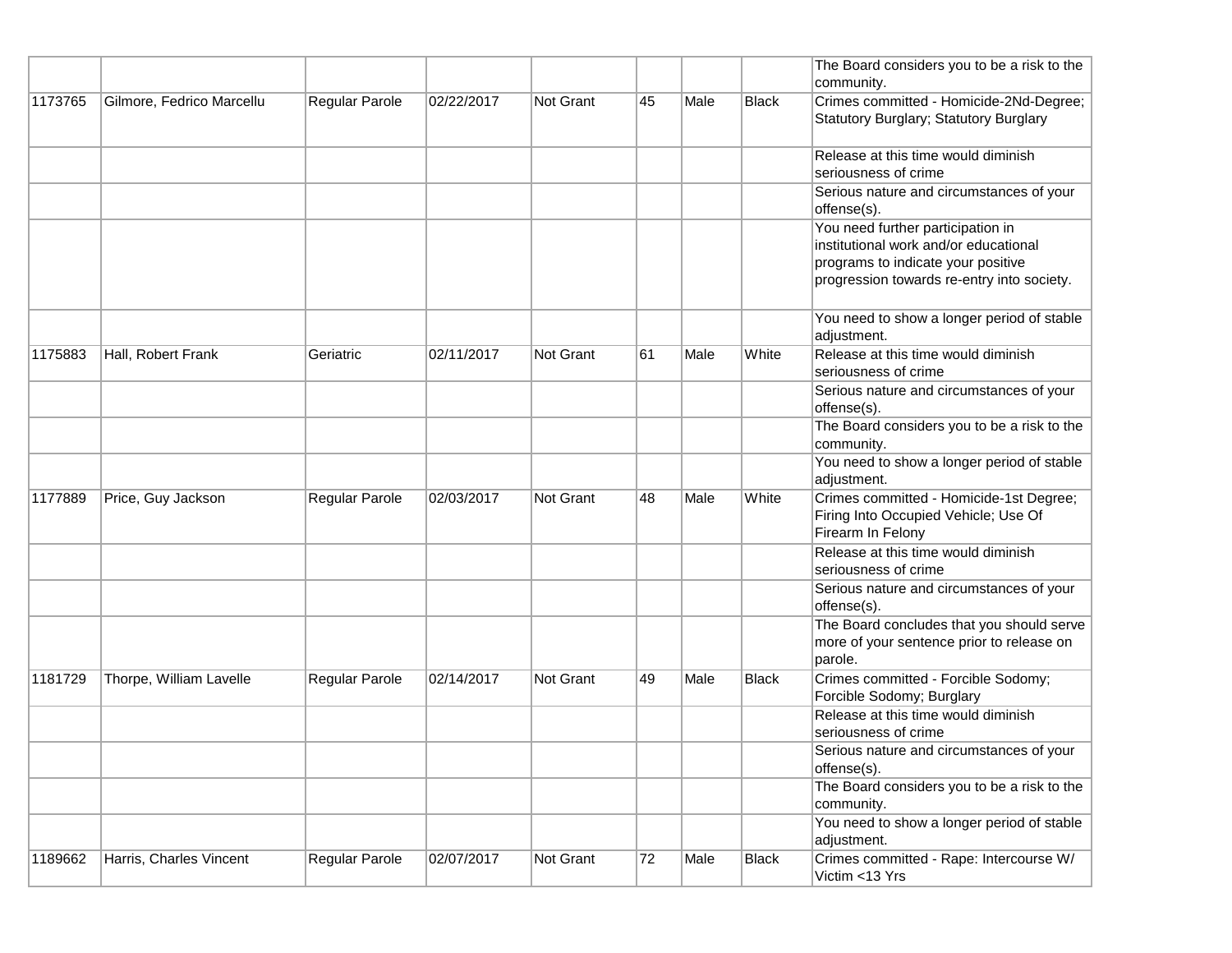| 1057113 | Liles, Andre Recardio  | Violation Hearing | 02/16/2017 | Revoke    | 48 | Male | <b>Black</b> |                                                                                                                                                                |
|---------|------------------------|-------------------|------------|-----------|----|------|--------------|----------------------------------------------------------------------------------------------------------------------------------------------------------------|
|         |                        |                   |            |           |    |      |              | 01. I will obey all Federal, State and local<br>laws and ordinances.                                                                                           |
| 1050750 | Duff, Randall Richard  | Violation Hearing | 02/11/2017 | Revoke    | 56 | Male | White        |                                                                                                                                                                |
|         |                        |                   |            |           |    |      |              | Your record indicates a serious disregard<br>for the property rights of others.                                                                                |
|         |                        |                   |            |           |    |      |              | You need to show a longer period of stable<br>adjustment.                                                                                                      |
|         |                        |                   |            |           |    |      |              | You need further participation in<br>institutional work and/or educational<br>programs to indicate your positive<br>progression towards re-entry into society. |
|         |                        |                   |            |           |    |      |              | Serious nature and circumstances of your<br>offense(s).                                                                                                        |
|         |                        |                   |            |           |    |      |              | Release at this time would diminish<br>seriousness of crime                                                                                                    |
| 1533762 | Brown, Cody Shotwell   | Regular Parole    | 02/10/2017 | Not Grant | 22 | Male | White        | Poor institutional adjustment (for example,<br>motivation/attitude, unfavorable reports,<br>lack of program involvement, etc.)                                 |
|         |                        |                   |            |           |    |      |              | The Board considers you to be a risk to the<br>community.                                                                                                      |
|         |                        |                   |            |           |    |      |              | Serious nature and circumstances of your<br>offense(s).                                                                                                        |
| 1409601 | Rogers, Phillip Ransom | Geriatric         | 02/11/2017 | Not Grant | 65 | Male | <b>Black</b> | Release at this time would diminish<br>seriousness of crime                                                                                                    |
|         |                        |                   |            |           |    |      |              | You need to show a longer period of stable<br>adjustment.                                                                                                      |
|         |                        |                   |            |           |    |      |              | Serious nature and circumstances of your<br>offense(s).                                                                                                        |
|         |                        |                   |            |           |    |      |              | Release at this time would diminish<br>seriousness of crime                                                                                                    |
| 1201774 | Laws, Lonzo Pucci      | Regular Parole    | 02/10/2017 | Not Grant | 56 | Male | <b>Black</b> | Crimes committed - Kidnap/Abduct; Sex<br>Assault, Rape; Sex Assault, Rape                                                                                      |
|         |                        |                   |            |           |    |      |              | You need to show a longer period of stable<br>adjustment.                                                                                                      |
|         |                        |                   |            |           |    |      |              | The Board considers you to be a risk to the<br>community.                                                                                                      |
|         |                        |                   |            |           |    |      |              | Serious nature and circumstances of your<br>offense(s).                                                                                                        |
|         |                        |                   |            |           |    |      |              | Release at this time would diminish<br>seriousness of crime                                                                                                    |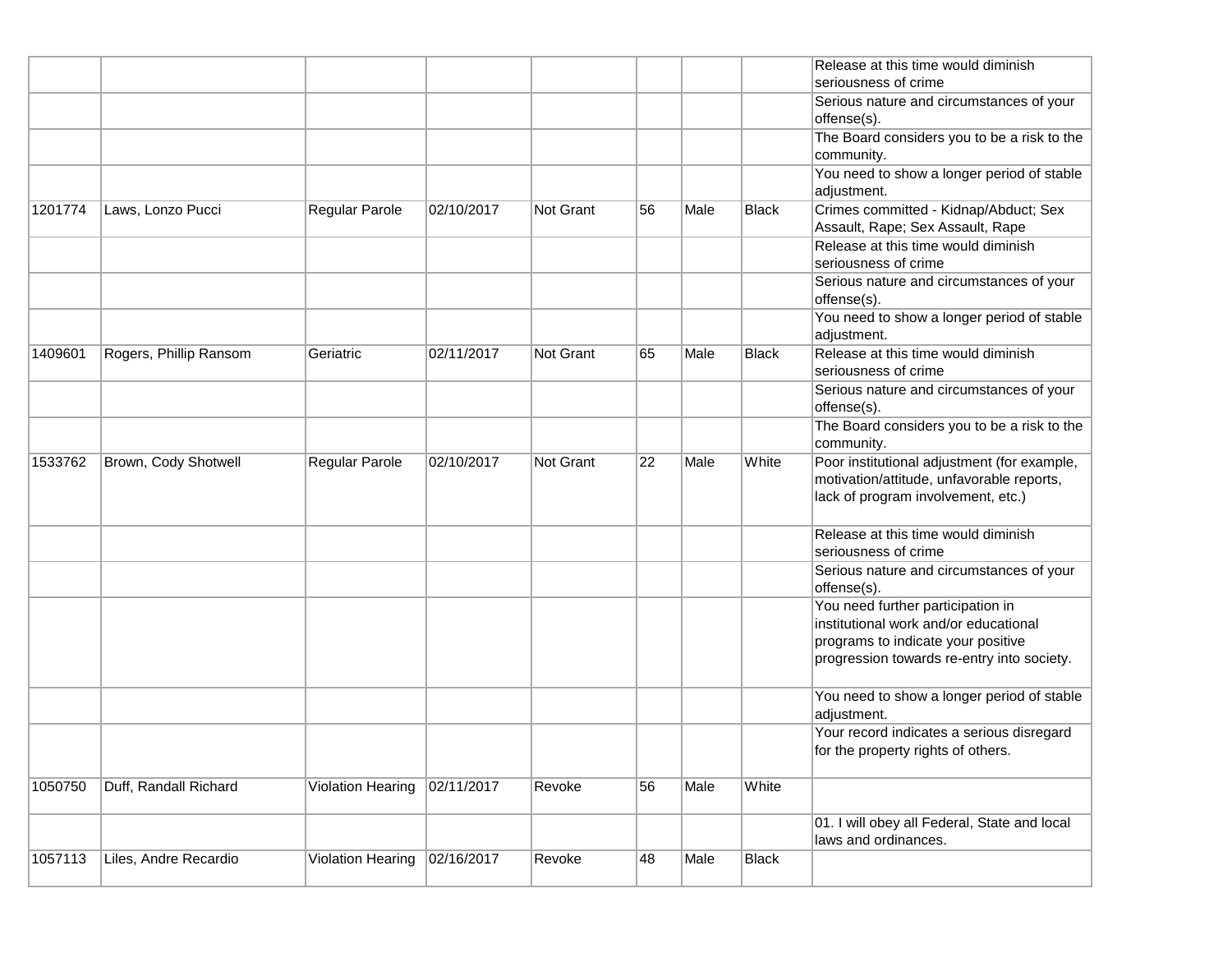|         |                         |                                |            |        |    |      |              | 01. I will obey all Federal, State and local                                                                                                                                                                                                                                                    |
|---------|-------------------------|--------------------------------|------------|--------|----|------|--------------|-------------------------------------------------------------------------------------------------------------------------------------------------------------------------------------------------------------------------------------------------------------------------------------------------|
|         |                         |                                |            |        |    |      |              | laws and ordinances.                                                                                                                                                                                                                                                                            |
| 1063522 | Smith, Henry Vann Jr.   | <b>Violation Hearing</b>       | 02/08/2017 | Revoke | 49 | Male | <b>Black</b> |                                                                                                                                                                                                                                                                                                 |
|         |                         |                                |            |        |    |      |              | 01. I will obey all Federal, State and local<br>laws and ordinances.                                                                                                                                                                                                                            |
| 1067853 | Thompson, Mark Allen    | Violation Hearing              | 02/21/2017 | Revoke | 49 | Male | White        | 04. I will report in person or by telephone to<br>the Probation and Parole office listed below<br>within three working days of my release<br>from incarceration, and as otherwise<br>instructed thereafter.                                                                                     |
|         |                         |                                |            |        |    |      |              | 05. I will permit the Probation and Parole<br>Officer to visit my home and place of<br>employment.                                                                                                                                                                                              |
|         |                         |                                |            |        |    |      |              | 06. I will follow the Probation and Parole<br>Officer's instructions and will be truthful,<br>cooperative, and report as instructed.                                                                                                                                                            |
|         |                         |                                |            |        |    |      |              | 08. I will not unlawfully use, possess or<br>distribute controlled substances or related<br>paraphernalia.                                                                                                                                                                                      |
|         |                         |                                |            |        |    |      |              | 10. I will not change my residence without<br>the permission of the Probation and Parole<br>Officer. I will not leave the State of Virginia<br>or travel outside of a designated area<br>without permission of the Probation and<br>Parole Officer.                                             |
|         |                         |                                |            |        |    |      |              | 11. I will not abscond from supervision. I<br>understand I will be considered an<br>absconder when my whereabouts are no<br>longer known to my supervising officer. I<br>freely, voluntarily and intelligently waive any<br>right I may have to extradition if arrested<br>outside of Virginia. |
| 1088545 | Turner, Anthony Maurice | Violation Hearing              | 02/18/2017 | Revoke | 52 | Male | <b>Black</b> | 01. I will obey all Federal, State and local<br>laws and ordinances.                                                                                                                                                                                                                            |
| 1095322 | Blue, Ron Nelson        | Violation Hearing   02/02/2017 |            | Revoke | 46 | Male | Black        | 01. I will obey all Federal, State and local<br>laws and ordinances.                                                                                                                                                                                                                            |
| 1116367 | Canaday, Kevin Wayne    | Violation Hearing              | 02/14/2017 | Revoke | 49 | Male | <b>Black</b> |                                                                                                                                                                                                                                                                                                 |
|         |                         |                                |            |        |    |      |              | 06. I will follow the Probation and Parole<br>Officer's instructions and will be truthful,<br>cooperative, and report as instructed.                                                                                                                                                            |